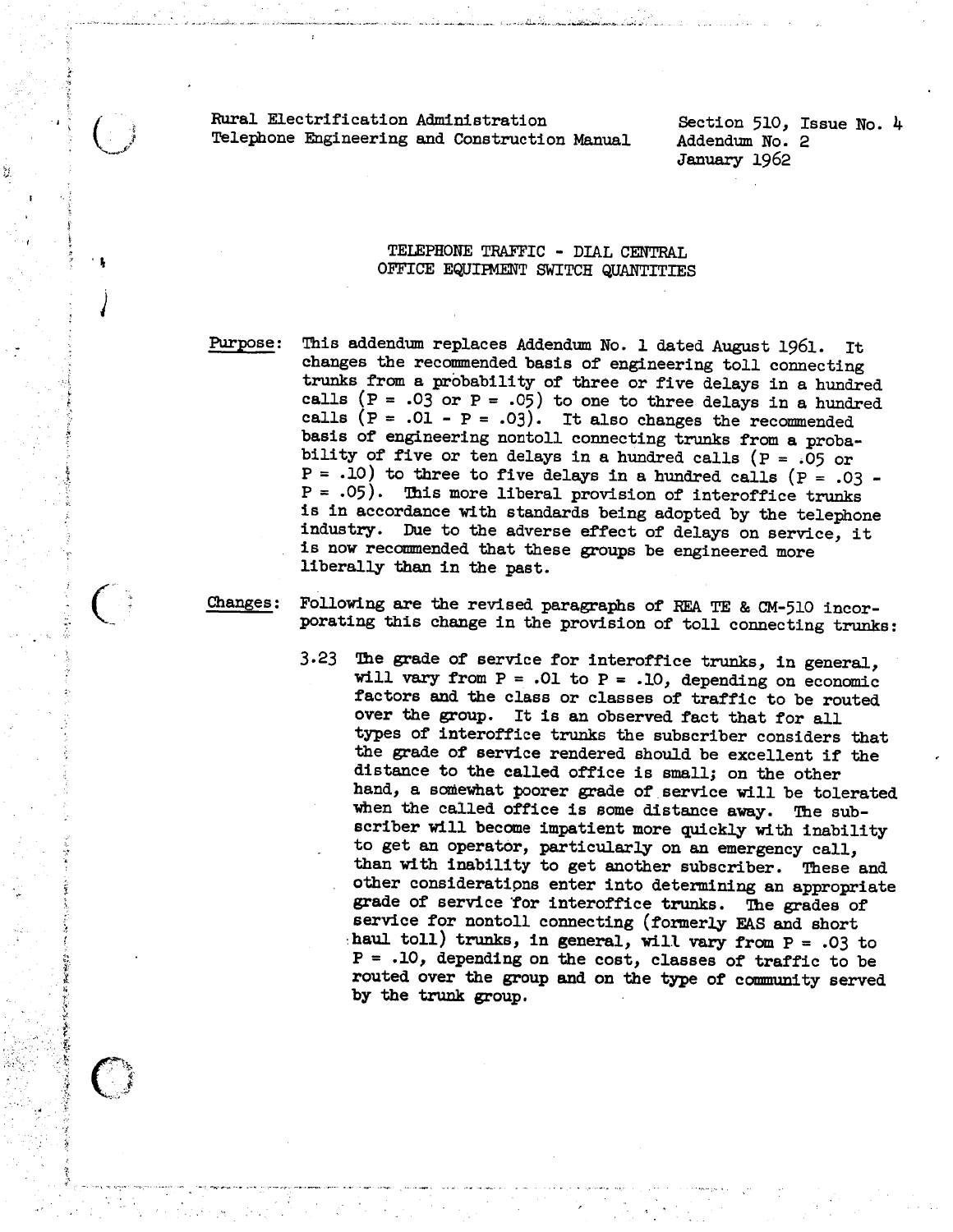REA TE & CM-510 Addendum No. 2 )

 $\ddot{\bullet}$ 

V)

3.24 For average conditions it is suggested that the following table be used to determine the number of trunks to provide:

| Toll          | <b>Nontoll</b><br>Connecting |  |  |
|---------------|------------------------------|--|--|
| Connecting    |                              |  |  |
| 03. – 10. = P | $P = .03 - .05$              |  |  |

*t* 

- (1) EXCEPTIONS: Some less liberal provision of trunks may be justified for unusual situations where the community served by the trunk group is such that the peak traffic each year is of short duration. A resort or truck farming area where the marketing season is short would be examples. Also, less liberal provision of trunks would be justified where the cost of trunk facilities is excessive. Under unusual conditions a grade of service as low as .05 may be justified for toll connecting trunks and .10 for nontoll connecting trunks. The  $P = .03$  grade of service for nontoll connecting trunks would be desirable: {1) for large trunk groups; (2) for trunk groups used in tandem; (3) for short haul toll;  $(4)$  where the distance between offices is very short (a mile or so); (5) for any cases where no significant economic penalties are incurred.
- (2) Where one or more ''higb usage" toll connecting groups are provided between a tributary and offices other than its regular toll center, they would, of course, be engineered on a basis of delay much greater than  $P = .01$ .
- 4.554 The grades of service in accordance with paragraph 3.24 are:

| <b>Group</b><br>$\sim 10^{-1}$ | EAS         | <b>Toll</b> | Grade of<br>Service |
|--------------------------------|-------------|-------------|---------------------|
| $A - B$                        | $\sim$<br>X |             | .05                 |
| A – D                          |             | X           | .01                 |
| $B - C$                        | X           |             | .05                 |
| $B - D$                        |             | X           | .01                 |
| C.<br>- D                      |             | X           | .01                 |

 $\frac{1}{2}$  -defined by the contract of the contract of the contract of the contract of the contract of the contract of the contract of the contract of the contract of the contract of the contract of the contract of the con 2 -